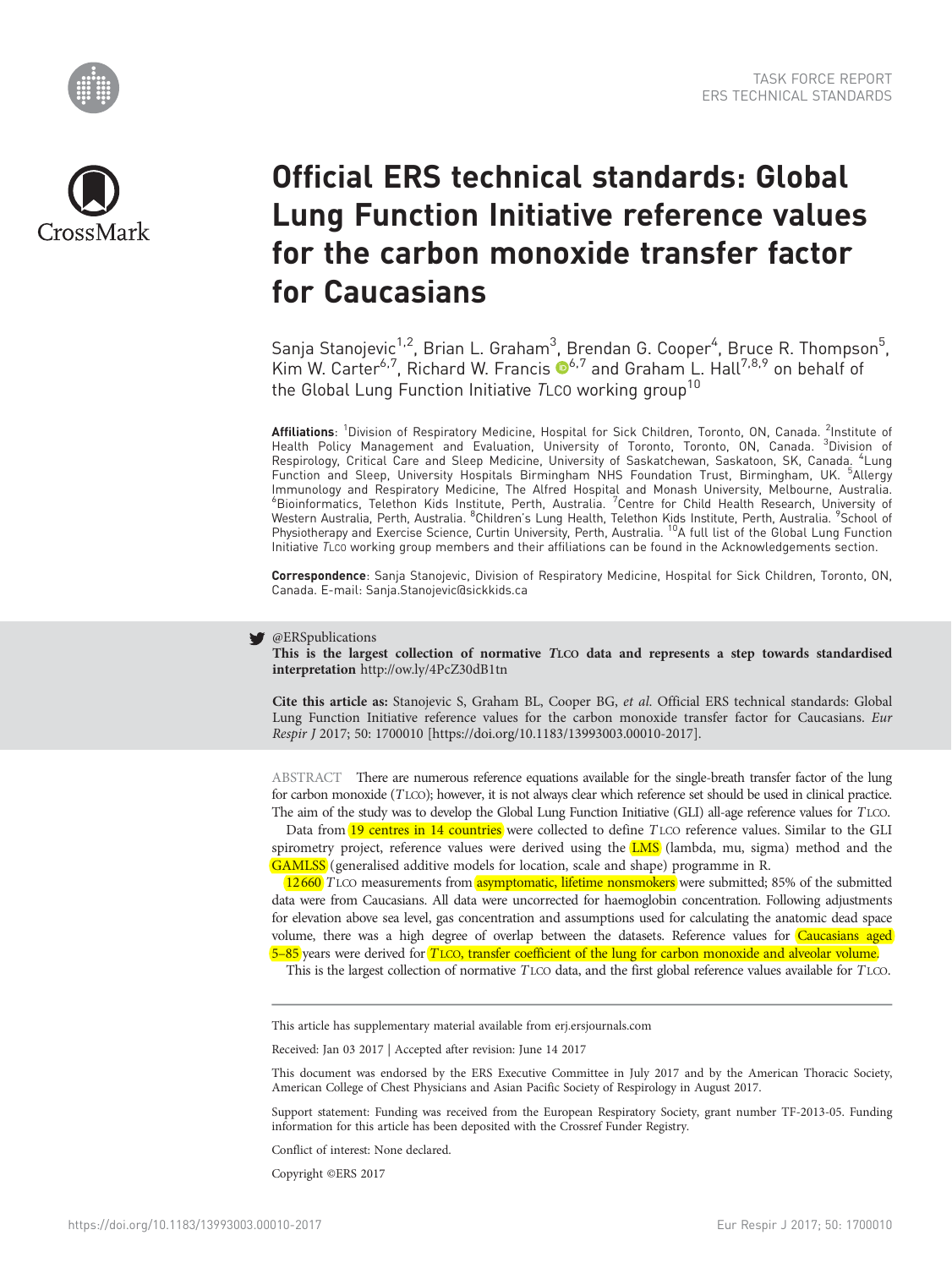## **Background**

Lung function tests (LFTs) are important tools in the evaluation of the respiratory system. The correct interpretation of LFT results relies on the availability of appropriate reference values to help distinguish between health and disease and to assess the severity and nature of any functional impairment. Global Lung Function Initiative (GLI) multiethnic all-age reference values are available for spirometry [\[1](#page-11-0)]. However, there are no standardised reference values available for the second most clinically used LFT, the single-breath transfer factor of the lung for carbon monoxide (TLCO, or diffusing capacity of the lung for carbon monoxide (DLCO)). TLCO is a strong indicator of the efficiency of gas exchange in the lung, and is frequently used to inform diagnosis and monitor patients.

The European Respiratory Society (ERS) and American Thoracic Society (ATS) standards for the measurement of carbon monoxide gas transfer in the lungs were recently updated [\[2\]](#page-11-0) and additional guidelines for interpretation of the technique are available [[3](#page-11-0)]. There are several methodological aspects that may affect the interpretation of the results, with details presented in the documents. The interpretation guidelines provide a list of TLCO reference values; however, no consensus was reached, nor recommendations provided, regarding which equations were best for children, adults or those in the various ethnic groups other than to advise that laboratory directors should thoughtfully select reference values that match the values obtained from healthy individuals of appropriate background tested in their own laboratories. Changes in equipment, software and measurement techniques, combined with shifts in population characteristics, mean that some of the previously published reference values for TLCO may no longer be appropriate. The purpose of this study was to collate contemporary TLCO data from healthy individuals and derive GLI reference values for TLCO measurements.

# **Methods**

An application was approved for an **ERS task force** to develop global TLCO reference values. Task force co-chairs were approved by the ERS. Task force members were scientists with experience in international guidelines, clinical experience of routine lung function testing and knowledge of gas transfer, including research publications. Potential conflicts of interest were disclosed and vetted.

## Data sources

The **authors of papers** that published **TLCO data in healthy individuals after the year 2000** were contacted and invited to share their data with the GLI TLCO task force. Of the 17 studies identified, 70% submitted data. Details about the equipment and methodology used were collected from the published papers, or from the authors or manufacturers directly, to confirm that methods were compatible with those currently available to customers. In addition, information about the task force was circulated through international and local respiratory societies to solicit unpublished data or published studies that had not been identified. All contributing authors provided explicit permission for data to be shared with the GLI group. An online, secure data portal was developed to capture de-identified data ([www.gligastransfer.org.au\)](http://www.gligastransfer.org.au/). Data contributors signed a data-sharing agreement, submitted details about their study population, equipment, settings and research ethics. All data were submitted using a standard data template; initial data queries were performed and contributors were asked to correct errors before data were accepted. Inclusion criteria include nonsmokers without a history of respiratory disease. All data were uncorrected for haemoglobin (Hb) concentration. Outliers were identified using a priori criteria: forced expiratory volume in 1 s (FEV1) z-scores >5 or <−5 and height z-scores >5 or <−5 in children (aged ≤18 years). These limits were used to identify data discrepancies and exclude subjects at the extremes of the healthy population. In addition, observations were considered to be outliers if the alveolar volume (VA) was smaller than the forced vital capacity (FVC). Sensitivity analyses were performed excluding individuals who were obese, where obesity was defined as body mass index (BMI) centile >85% in children [[4](#page-11-0)] and  $\overline{BMI}$  >30 kg·m<sup>-2</sup> in adults (aged >19 years). The z-scores derived for individuals in the full dataset and the "normal weight" dataset were compared using a paired t-test.

All TLCO data (and consequently transfer coefficient of the lung for carbon monoxide (KCO) data) were adjusted to the inspiratory oxygen partial pressure at standard barometric pressure (PB; 760 mmHg or 101.3 kPa) using the following equations [[2](#page-11-0), [5](#page-11-0)]:

> For SI units (mmol; kPa):  $T_{\text{LCO}}[P_{\text{B},\text{adjusted}}] = T_{\text{LCO}} \cdot (0.505 + 0.00488 \cdot P_{\text{B}})$ For traditional units (mL; mmHg):  $T_{\text{LCO}}[P_{\text{B,adjusted}}] = T_{\text{LCO}} \cdot (0.505 + 0.00065 \cdot P_{\text{B}})$

For TLCO datasets that did not provide PB data  $(n=11)$ , the altitude of the centre in which the reference values were obtained was used to estimate PB, using the following equation [[2](#page-11-0), [6\]](#page-11-0) where h is the altitude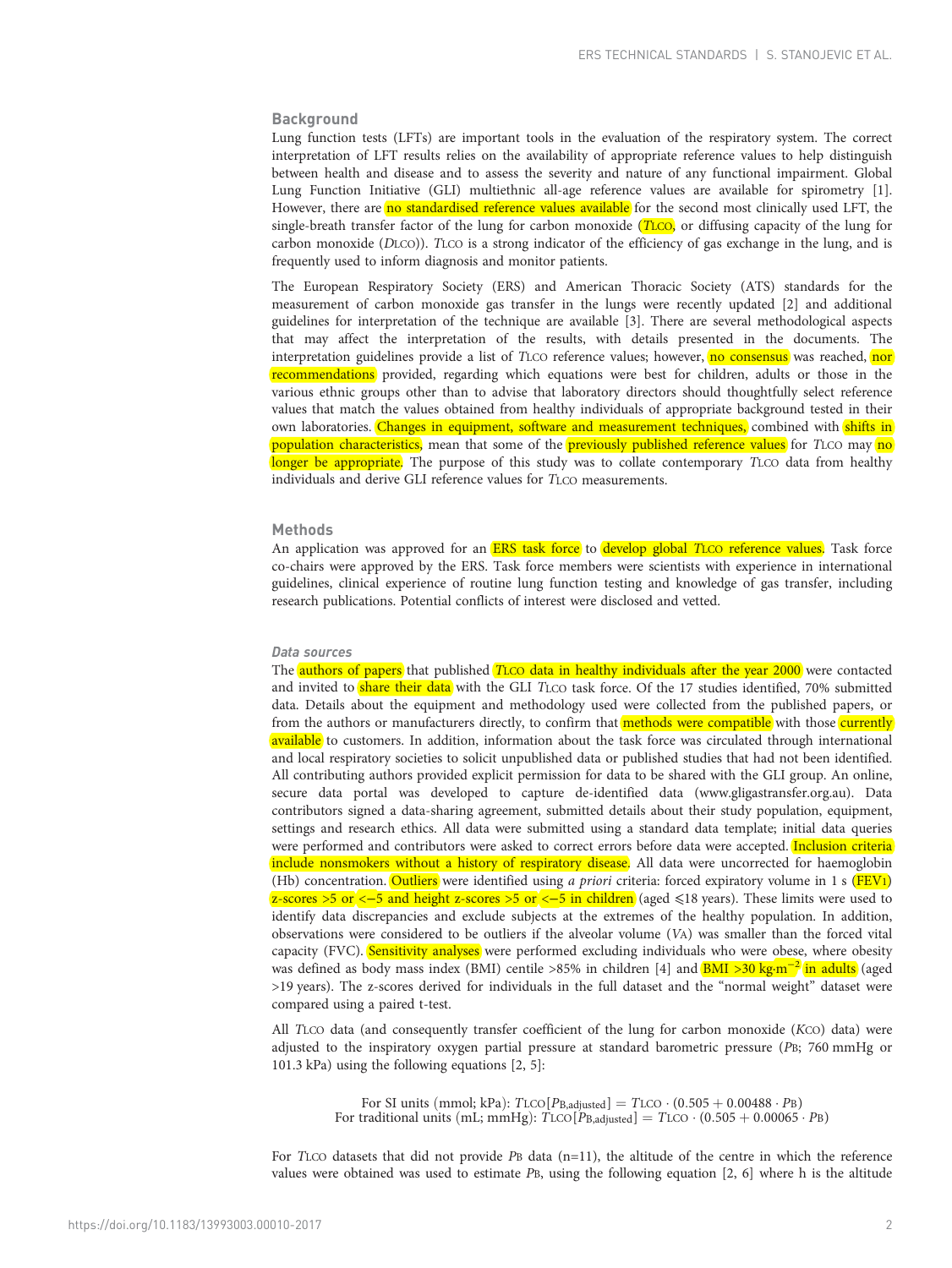above sea level in m:

$$
P_{B}(kPa) = 101.3 \cdot (1 - 2.25577 \cdot 10^{-5} \cdot h)^{5.25588}
$$
  

$$
P_{B}(mmHg) = 760 \cdot (1 - 2.25577 \cdot 10^{-5} \cdot h)^{5.25588}
$$

In addition, we corrected corrected values in centres that used a fixed dead space correction of 150 mL (VD,an,fixed) such that the anatomic dead space was calculated as 2.2 mL·kg<sup>-1</sup> (VD,an,est) [\[7](#page-11-0)]:

 $T_{\text{LCO}}' = T_{\text{LCO}} \times (V_1 - V_{\text{D, equip}} - V_{\text{D, an, est}})/(V_1 - V_{\text{D, equip}} - V_{\text{D, an, fixed}})$ 

Complete details of the calculations can be found in the online supplementary material.

In addition, the following methodological considerations were investigated before the submitted data were combined: equipment type, breath-hold calculation, size and timing of alveolar sample collection and the year during which data were collected.

## Statistical analyses

The complex nature of the relationship between body size, age, sex and lung function, particularly during periods of rapid growth, means that traditional linear regression analyses are not sufficient to derive appropriate reference values for lung function outcomes [[8\]](#page-11-0). More flexible statistical modelling techniques allow the complexity of the relationship to be explained and to reflect biologically plausible relationships of lung function with age, sex and height. In the case of TLCO outcomes, we investigated **body surface area** as an independent predictor. Body surface area was defined as 0.007184·(weight<sup> $\wedge^{0.425}$ </sup>)·(height $\wedge^{0.725}$ ) [[9\]](#page-11-0). We have previously shown that the GAMLSS (generalised additive models of location shape and scale) [[10](#page-11-0)] modelling approach is highly suitable to derive reference values for lung function outcomes [\[1, 8, 11](#page-11-0)]. The lambda, mu, sigma (LMS) method is an extension of regression analysis which includes three components: 1) the skewness  $(\lambda)$ , which models the departure of the variables from normality using a Box–Cox transformation; 2) the median (μ); and 3) the coefficient of variation (σ), which models the spread of values around the median and adjusts for any nonuniform dispersion [\[12\]](#page-11-0). The three quantities (LMS) are allowed to change with height and/or age, to reflect changes in the distribution as people grow. We applied the LMS method using the GAMLSS package in the statistical programme R [\[10\]](#page-11-0). Goodness of fit was assessed using the Schwarz Bayesian criterion, Q-Q plots and worm plots [\[8](#page-11-0)].

#### Results

#### Study population

19 centres contributed data from 14 countries. Data from 12 659 individuals between the ages of 4 and 91 years were collected, of which 12639 (99.8%) had valid TLCO data available. All TLCO values that were collected using traditional units (mL·min<sup>-1</sup>·mmHg<sup>-1</sup>) were converted to SI units (mmol·min<sup>-1</sup>·kPa<sup>-1</sup>), (TLCO traditional units =  $2.986421 \times$  TLCO SI units). Overall, the **mean±SD FEV1 z-score** for 11473 individuals with spirometry data was  $[0.1 \pm 1.1]$ , indicating a good fit with the GLI spirometry population [\[1](#page-11-0)]. 85% of the study population was Caucasian, with the remaining non-Caucasian population (n=1874) both from single sites (e.g. Japan (10%) and Hong Kong (4.5%)) and individuals where ethnic group was indicated as not Caucasian. Due to the lack of non-Caucasian data, TLCO reference values were developed for Caucasians only [\(table 1](#page-3-0)).

One centre was excluded because the breath-hold time was  $5 s$  (n=211). 58 observations were excluded because the VA was smaller than the FVC. 11 observations were excluded because FEV1 values were >5 z-scores or <-5 z-scores. 775 observations were excluded because of missing height, weight or age. Correcting TLCO for barometric pressure, such that TLCO was standardised to sea level (PB=760 mmHg or 101.3 kPa), on average (95% CI) corrected TLCO values by −1.5 (−1.54–−1.51) SI units (online supplementary figure S1). Adjusting the anatomic dead space decreased the TLCO on average by 0.02 (0.01–0.02) SI units (online supplementary figure S2); the correction resulted in greater relative changes in TLCO in children (1.5%) compared with adults (0.7%). As expected, since females weigh less than males (average 65 kg in females; 78 kg in males) the anatomic dead space correction was negative in adult males and positive in adult females.

## Reference values

The population used to derive reference equations for TLCO outcomes (n=9710), ranged in age from 4.5 to 91 years (median (interquartile range) 45 (26–57) years) (online supplementary figure S5); half of whom were male. Findings from preliminary modelling identified significant differences in predicted values between males (n=4859) and females (n=4851), therefore **sex-specific equations were created for TLCO, VA**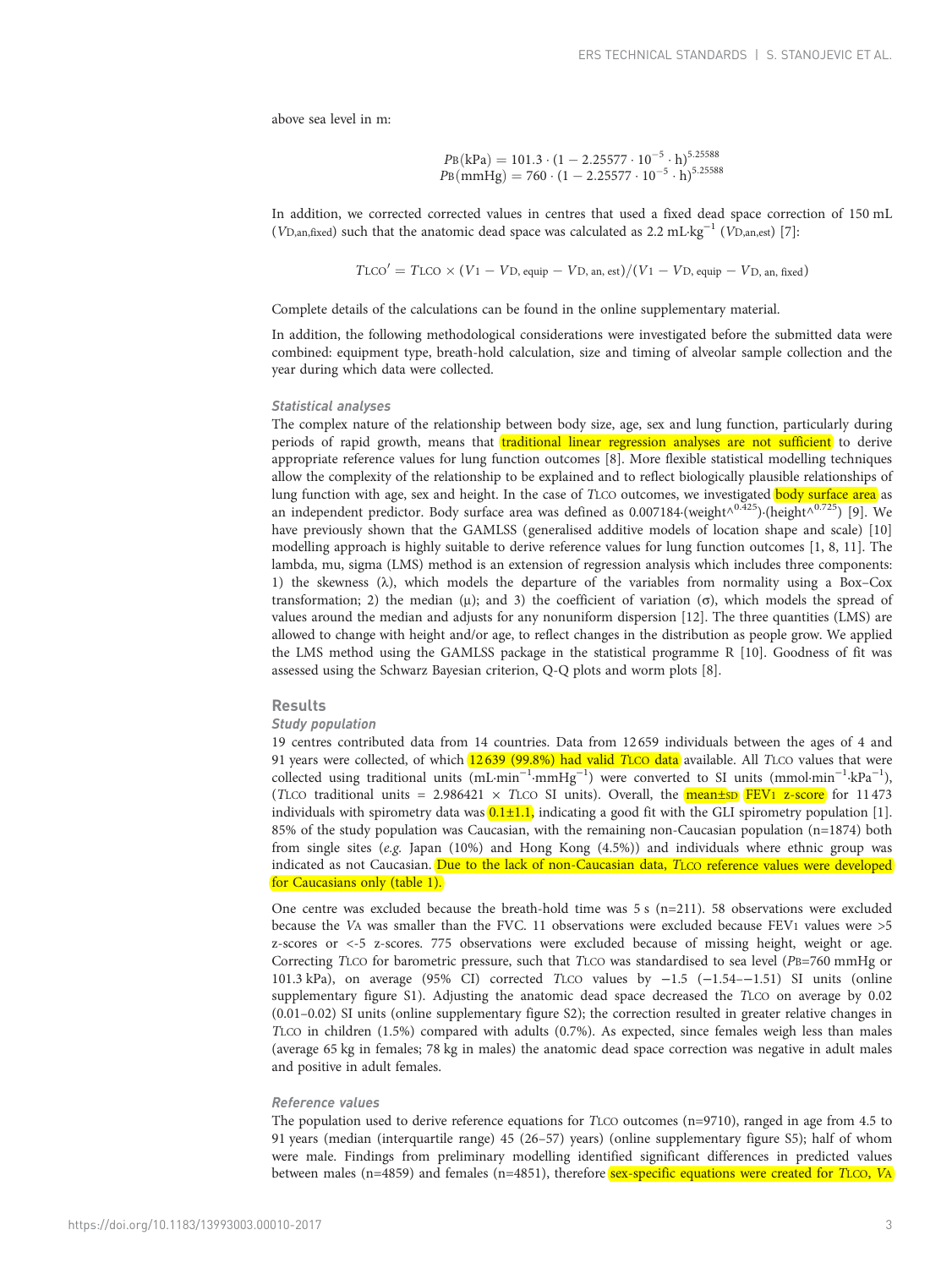| Country                | <b>Subjects</b> | <b>Equipment</b>                          | Altitude m | Anatomic Vo           | <b>Breath-hold</b><br>calculation | Reported<br>values | Caucasian<br>% | <b>Obese</b><br>% | FEV <sub>1</sub><br>z-score |
|------------------------|-----------------|-------------------------------------------|------------|-----------------------|-----------------------------------|--------------------|----------------|-------------------|-----------------------------|
| <b>New Zealand</b>     | 71              | SensorMedics<br><b>Vmax Encore</b>        | 20         | Fixed                 | Jones-Meade                       | Average            | 100            | 18.30             | $-0.31\pm0.9$               |
| Australia              | 605             | Other                                     | 8          | Fixed                 | Jones-Meade                       | Average            | 100            | 18.40             | $0.56 \pm 1.0$              |
| Australia              | 120             | <b>SensorMedics</b><br><b>Vmax Encore</b> | 10         | Fixed                 | Jones-Meade                       | Average            | 100            | 8.30              | $0.25 \pm 0.9$              |
| <b>Spain</b>           | 430             | Jaeger<br>MasterScreen                    | 710        | Body size<br>adjusted | Jones-Meade                       | Average            | 100            | 27.90             | $-1.0 \pm 1.3$              |
| <b>The Netherlands</b> | 543             | Jaeger<br>MasterScreen                    | 13         | Fixed                 | Unknown                           | Automated          | 100            | 3.00              | <b>NR</b>                   |
| <b>USA</b>             | 300             | <b>SensorMedics</b><br><b>Vmax Encore</b> | 222        | Body size<br>adjusted | Jones-Meade                       | Average            | 100            | 9.00              | $0.03 \pm 0.9$              |
| <b>USA</b>             | 1302            | Collins                                   | 50         | Body size<br>adjusted | Jones-Meade                       | Automated          | 100            | 18.10             | $0.14 \pm 0.9$              |
| <b>Bulgaria</b>        | 547             | Jaeger<br>MasterScreen                    | 150        | Body size<br>adjusted | Jones-Meade                       | Largest            | 100            | 8.00              | $0.3 + 0.8$                 |
| <b>Bulgaria</b>        | 335             | Jaeger<br>MasterScreen                    | 150        | Body size<br>adjusted | Jones-Meade                       | Largest            | 100            | 10.20             | <b>NR</b>                   |
| <b>Mexico</b>          | 191             | Other                                     | 2240       | Fixed                 | Jones-Meade                       | Average            | 100            | 14.10             | $0.04 \pm 1.2$              |
| Greece                 | 942             | Jaeger<br>MasterScreen                    | 460        | Fixed                 | Unknown                           | Largest            | 100            | 27.60             | $0.3 + 0.9$                 |
| <b>New Zealand</b>     | 151             | <b>SensorMedics</b><br><b>Vmax Encore</b> | 10         | Fixed                 | Jones-Meade                       | Average            | 100            | 4.60              | $-0.5 + 1.0$                |
| Italy                  | 80              | Other                                     | 100        | Unknown               | Unknown                           | Unknown            | 100            | <b>NR</b>         | $0.06 \pm 0.9$              |
| <b>Italy</b>           | 3552            | SensorMedics<br><b>Vmax Encore</b>        | 904        | Unknown               | Unknown                           | Average            | 100            | 25.70             | $0.2 + 1.0$                 |
| Canada                 | 541             | Other                                     | Various    | Unknown               | Unknown                           | Unknown            | 100            | 7.80              | $0.4 \pm 1.6$               |

<span id="page-3-0"></span>TABLE 1 Summary of Caucasian data included in the Global Lung Function Initiative transfer factor of the lung for carbon monoxide reference values

Data are presented as n or mean±sp, unless otherwise stated. Vp: dead space volume; FEV1: forced expiratory volume in 1 s; NR: not reported.

and KCO [\(figure 1\)](#page-4-0). Height and age were both independent predictors of TLCO, where natural logarithmic transformation of height and a spline function for age were necessary. As body surface area is correlated with alveolar surface area in children [[13](#page-11-0)], we investigated body surface area as an independent predictor variable in the models. However, body surface area was highly correlated with height and therefore not included as an independent predictor.

The **between-individual variability** of TLCO values was age dependent, with **greater variability observed in** children and older individuals ([figure 2](#page-4-0)). On average, the variability of TLCO was greater than that observed for FEV1. Together with the median predicted values, the between-individual variability and skewness adjustment derived from the LMS method allowed for the calculation of a lower limit of normal (LLN), as well as the calculation of z-scores [\(figure 1](#page-4-0) and [table 2](#page-5-0)). The resulting z-scores had a mean of zero, and a standard deviation of one, indicating good fit to the data.

# Sensitivity analyses

To test whether the inclusion of overweight individuals (n=2630; 27% of total population) affects the interpretation of the results, we created reference values limiting the sample to adults with a BMI <30 kg·m−<sup>2</sup> or children with a BMI <85% percentile (n=7771). The difference in z-scores for an individual, whether overweight individuals were included or not, was -0.05 units (95% CI -0.050-0.048). Since including overweight individuals did not bias the prediction models, we chose to include these in the final models to maximise the sample size and generalisability of the final reference values.

Physiologically relevant differences

Based on the observed variability of the TLCO we identified 0.5 z-scores as a threshold for a physiologically <mark>relevant difference</mark>. This equates to <mark>∼0.3–0.8 mmol·min<sup>−1</sup>·kPa<sup>−1</sup> or 10% relative change in TLCO, which</mark> was higher in older individuals.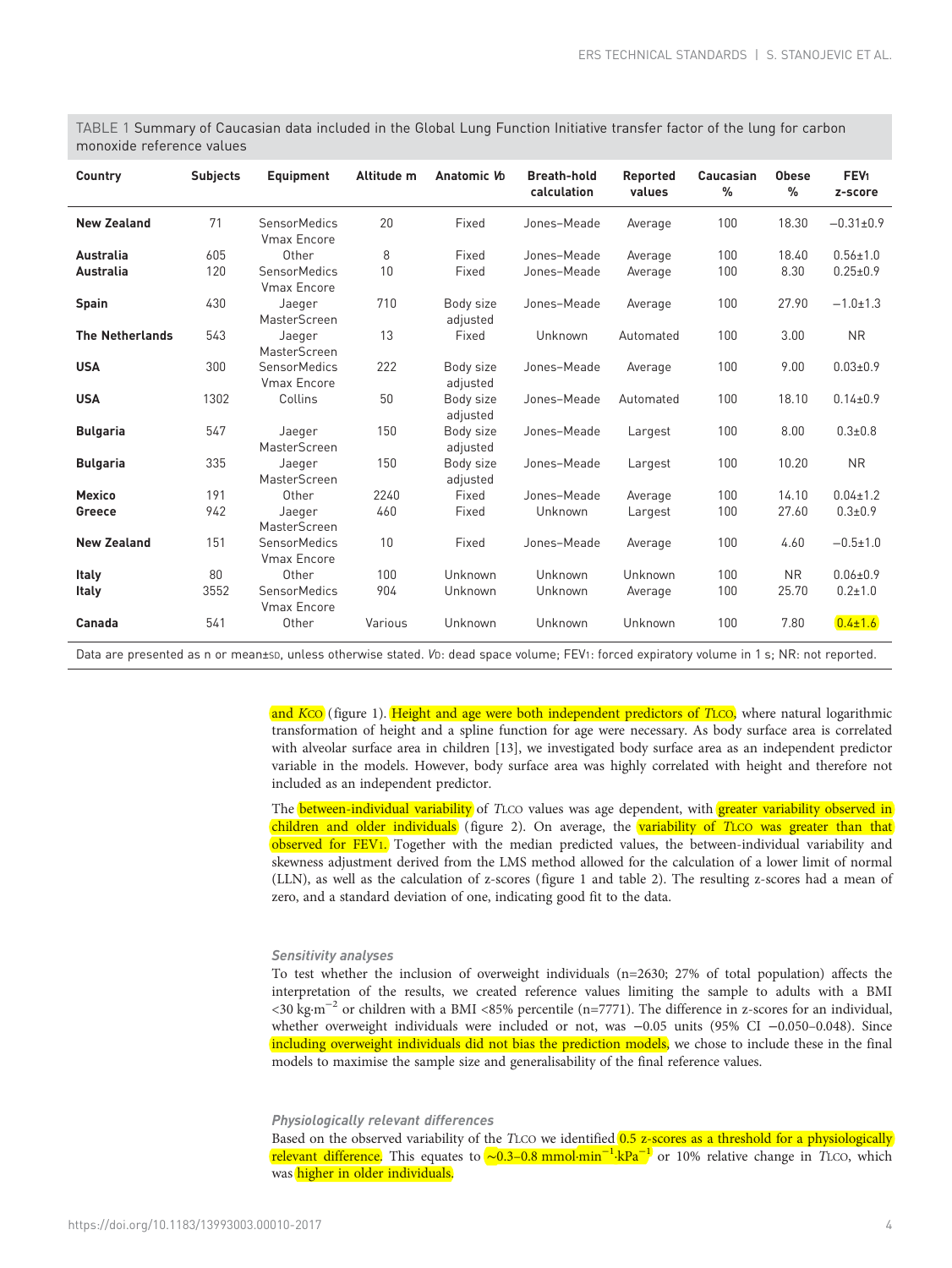<span id="page-4-0"></span>

FIGURE 1 a) Predicted transfer factor of the lung for carbon monoxide (TLco) in i) males n=4859 and ii) females n=4851; b) alveolar volume (VA) (at standard temperature, pressure and dry conditions) in i) males n=4793 and ii) females n=4837; and c) transfer coefficient of the lung for carbon monoxide (KCO) in i) males n=4793 and ii) females n=4837. Data are presented as the predicted values for age (assuming an average height at each) and 95% confidence limits. Prediction equations are overlaid on observed values. The average height used in children was the 50th height-for-age centile from Centers for Disease Control and Prevention growth charts [[4](#page-11-0)], whereas in adults, the average height observed in the study population was used (172 cm in males and 162 cm in females).

## Methodological differences

We only included data where breath-hold time was reported to be 10 s. 13 centres reported having used the Jones–Meade calculations; five reported that the calculation method was unknown. There was a minimal difference in TLCO z-scores (mean difference 0.04, 95% CI 0.0005–0.08; n=9630) between those that used the Jones–Meade method and those that did not report a method; these differences were not considered to be clinically or physiologically relevant. Most data were collected on commercial equipment (SensorMedics (29.5%; five centres), Jaeger (29.4%; five centres) and Collins (11.8%; two centres)), while



FIGURE 2 Between-subject variability of transfer factor of the lung for carbon monoxide (TLCO) across age; the variability of forced expiratory volume in 1 s (FEV1) in males and females is included as a comparator.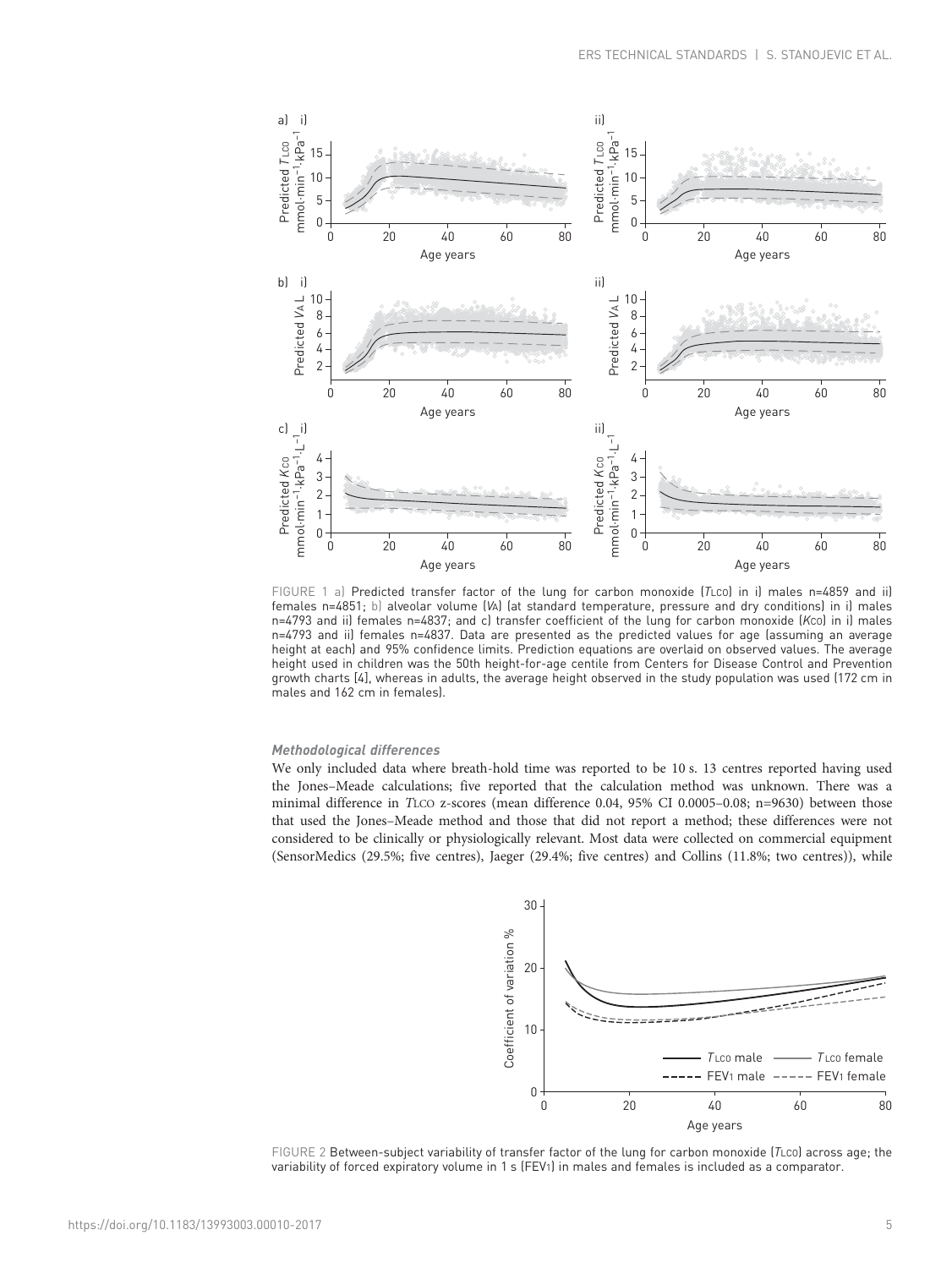j.

<span id="page-5-0"></span>TABLE 2 Summary of equations for predicted values for the median (M), the variability around the median (S) and the skewness (L) for each of the transfer factor of the lung for carbon monoxide (TLCO) test outcomes (TLCO, transfer coefficient of the lung for carbon monoxide (KCO) and alveolar volume (VA))

|                                                                                                                                                            | М                                                                                                                          | s                                                |            |
|------------------------------------------------------------------------------------------------------------------------------------------------------------|----------------------------------------------------------------------------------------------------------------------------|--------------------------------------------------|------------|
| <b>Male</b><br>$T_{\text{LCO}}$ mmol $\cdot$ min <sup>-1</sup> $\cdot$ kPa <sup>-1</sup><br>DLco mL $\cdot$ min <sup>-1</sup> $\cdot$ mmHg <sup>-1</sup>   | exp(-8.758548+2.151173-ln(height)-0.027927-ln(age)+Mspline)<br>exp(-7.664278+2.151173-ln(height)-0.027927-ln(age)+Mspline) | $exp[-1.98249+0.03430\cdot ln[age]+Ssplit]$      | 0.38713    |
| Kco [SI] mmol $\cdot$ min <sup>-1</sup> $\cdot$ kPa <sup>-1</sup> $\cdot$ L <sup>-1</sup><br>Kco (trad) $mL \cdot min^{-1} \cdot mmHg^{-1} \cdot L^{-1}$   | exp(2.47708-0.30924-ln(height)-0.12173-ln(age)+Mspline)<br>exp(3.57135-0.30924-ln(height)-0.12173-ln(age)+Mspline)         | $exp[-1.97633+0.01536 \cdot ln[age]+Ssplit]$     | 0.64731    |
| VA L                                                                                                                                                       | exp(-11.175544+2.450697-ln(height)+0.092353-ln(age)+Mspline)                                                               | exp(-2.24731+0.03069-ln(age)+Sspline)            | 0.69230    |
| <b>Female</b><br>$T_{\text{LCO}}$ mmol $\cdot$ min <sup>-1</sup> $\cdot$ kPa <sup>-1</sup><br>DLco mL $\cdot$ min <sup>-1</sup> $\cdot$ mmHg <sup>-1</sup> | exp(-9.008743+2.171106·ln(height)-0.025634·ln(age)+Mspline)<br>exp(-7.914474+2.171106·ln(height)-0.025634·ln(age)+Mspline) | exp(-1.84162+0.01379-ln(age)+Sspline)            | $-0.27064$ |
| Kco [SI] mmol·min <sup>-1</sup> ·kPa <sup>-1</sup> ·L <sup>-1</sup><br>Kco (trad) $mL \cdot min^{-1} \cdot mmHg^{-1} \cdot L^{-1}$                         | exp(3.009809-0.437869-ln(height)-0.102958-ln(age)+Mspline)<br>exp(4.104078-0.437869-ln(height)-0.102958-ln(age)+Mspline)   | $exp[-1.63864 - 0.07180 \cdot ln[age] + Ssplit]$ | 0.41767    |
| VA L                                                                                                                                                       | exp(-12.205809+2.649906·ln(height)+0.074487·ln(age)+Mspline)                                                               | exp(-2.11477+0.01328-ln(age)+Sspline)            | 0.11093    |

Height and age are expressed as cm and years, respectively. Lower limit of normal (5th percentile): exp(ln(M)+ln(1−1.645·L·S)/L); upper limit of normal (5th percentile): exp(ln(M)+ln(1+ 1.645·L·S)/L); z-score: ((measured/M)L-1)/(L·S); % predicted: (measured/M)·100; exp(): natural exponential; ln(): natural logarithm. Mspline and Sspline correspond to the age-varying coefficients provided in the online supplementary material.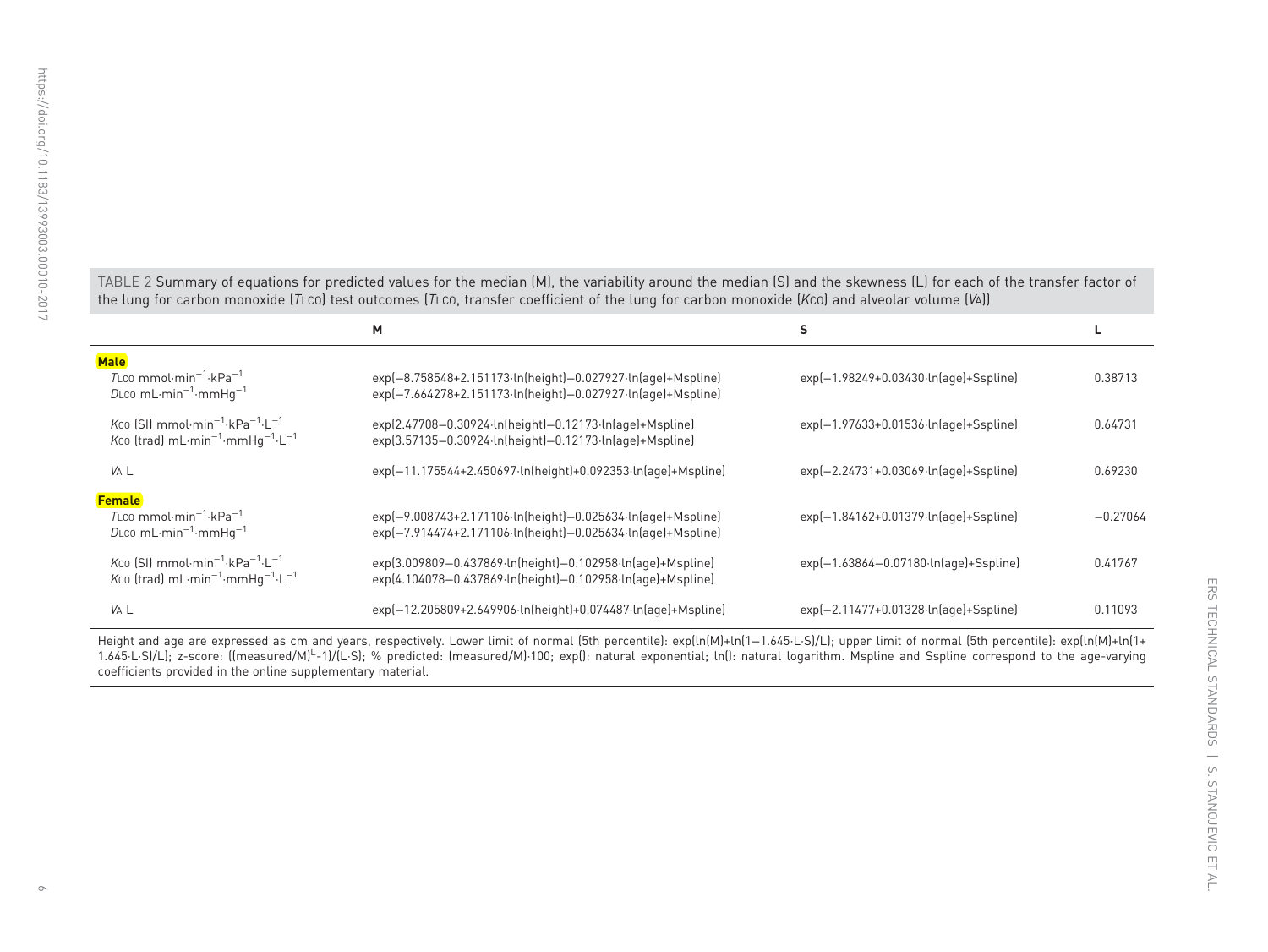

FIGURE 3 Differences in a) transfer factor of the lung for carbon monoxide (TLco) in i) males n=4859 and ii) females n=4851; b) alveolar volume (VA) in i) males n=4793 and ii) females n=4837; and c) transfer coefficient of the lung for carbon monoxide (KCO) z-scores in i) males n=4793 and ii) females n=4837 according to equipment in Caucasian subjects. Boxplots indicate the median value (centre line); interquartile range (box) and minimum and maximum values, excluding outliers greater than three times the lower quartile (error bars).

26.7% (six centres) reported "other" equipment not listed on our predefined list of commercial devices and one centre did not report the equipment type. There were minimal differences in TLCO between different equipment types, which was consistent between males and females (figure 3). Four centres reported using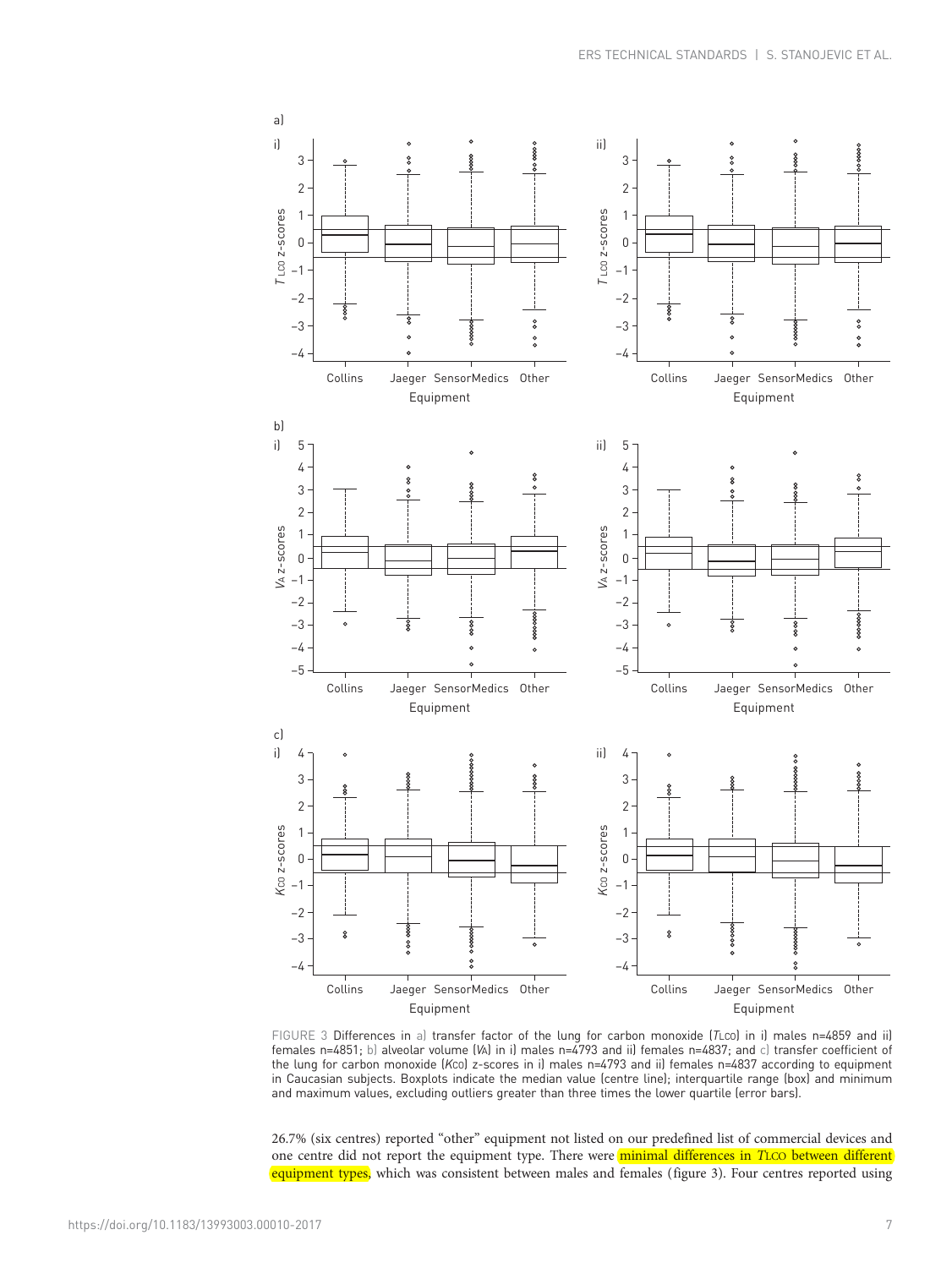<span id="page-7-0"></span>

FIGURE 4 Comparison of transfer factor of the lung for carbon monoxide (TLco) reference equations to the current Global Lung Function Initiative (GLI) equations. Equations found in a) most commercially available equipment and b) more recently published studies.

19% oxygen, and TLCO values were corrected using the equation by KANNER and CRAPO [[14](#page-11-0)] (online supplementary figure S3). In the majority of centres, TLCO values were reported as an average of acceptable tests (eight centres, 47.1%). Others reported the largest value (three centres, 17.7%), values generated by equipment software (three centres, 17.7%), did not report the method used (two centres, 11.8%) or selected "other" (one centre, 5.9%). The **method of reporting results did not lead to physiologically** relevant differences in TLCO. The reporting of values was equipment-specific, except for the case of Jaeger and "other", where reporting of values was centre-specific. A summary of the original and final corrected TLCO values used to derive the reference values is presented in online supplementary figure S4.

# Haemoglobin correction of TLCO outcomes

All of the TLCO data included in this healthy population were uncorrected for Hb. However, TLCO is dependent on the amount of Hb in the pulmonary capillary bed. To gauge the potential effect of variation

| First author, year<br>[reference] | $T_{LC0}$ mmol $\cdot$ min $^{-1}$ $\cdot$ kPa $^{-1}$ |                             |                             |  |  |  |
|-----------------------------------|--------------------------------------------------------|-----------------------------|-----------------------------|--|--|--|
|                                   | 178-cm, 64-year-old<br>male                            | 178-cm, 20-year-old<br>male | 150-cm, 10-year-old<br>male |  |  |  |
| GLI, 2017                         | 9.2                                                    | 10.9                        | 6.4                         |  |  |  |
| CRAPO, 1981 [16]                  | 11.3                                                   | 14.5                        |                             |  |  |  |
| MILLER, 1983 [19]                 | 9.2                                                    | 12.6                        |                             |  |  |  |
| Roca, 1990 [17]                   | 10.3                                                   | 13.3                        |                             |  |  |  |
| <b>GUTIERREZ, 2004 [28]</b>       | 8.3                                                    | 10.5                        |                             |  |  |  |
| <b>THOMPSON, 2008 [26]</b>        | 9.3                                                    | 10.8                        |                             |  |  |  |
| KOOPMAN, 2011 [22]                |                                                        |                             | 6.4                         |  |  |  |
| KIM, 2012 [23]                    |                                                        |                             |                             |  |  |  |

TABLE 3 Comparison of predicted values for individuals using available transfer factor of the lung for carbon monoxide (TLCO) reference values

The list of equations is not meant to be comprehensive, rather it provides a range of differences that might be expected. GLI: Global Lung Function Initiative.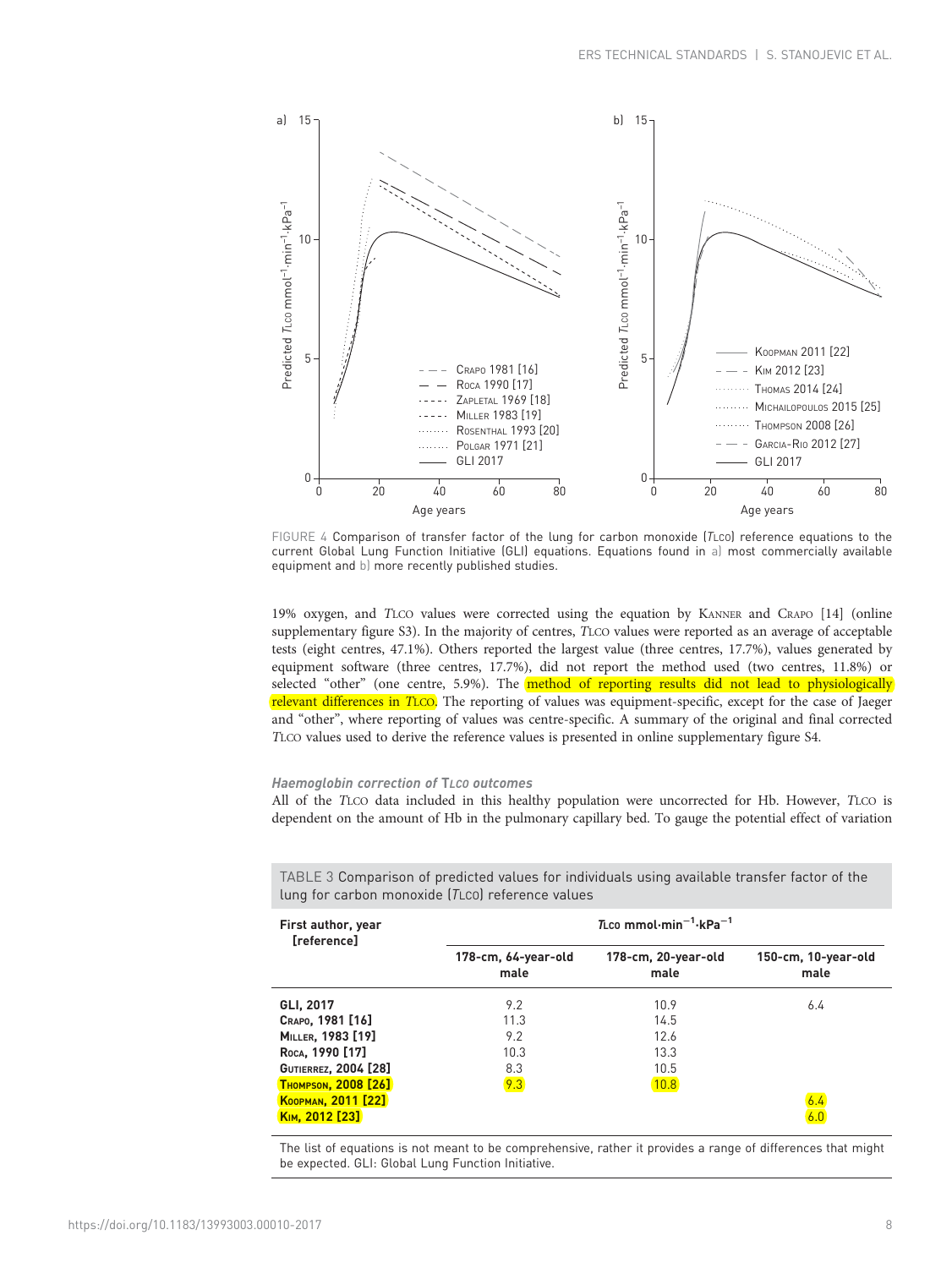TABLE 4 Summary of the practical recommendations for applying Global Lung Function Initiative transfer factor of the lung for carbon monoxide (TLCO) reference values

| <b>Barometric pressure</b><br>(altitude) | TLCO and KCO values should be adjusted to standard pressure (101.3 kPa or<br>760 mmHq) prior to calculation of predicted values |
|------------------------------------------|---------------------------------------------------------------------------------------------------------------------------------|
| Anatomic dead space                      | Anatomic dead space should be either measured from the tracer gas washout<br>or estimated using body size                       |
| Hb                                       | TLCO values should be uncorrected for Hb; Hb levels should be considered in<br>the interpretation                               |

Hb: haemoglobin; Kco: transfer coefficient of the lung for carbon monoxide.

from the standard reference values of 8.31 mmol $L^{-1}$  (134  $g L^{-1}$ ) for females and children and 9.06 mmol·L<sup>-1</sup> (146 g·L<sup>-1</sup>) for adult males, we used the National Health and Nutrition Examination Survey (NHANES) III age-, sex- and ethnicity-specific reference values for Hb [[15](#page-11-0)] to calculate an expected Hb level for all individuals and then calculated TLCO adjusted for the predicted Hb level using TLCO<sub>Hb</sub>=TLCO×(1.7×Hb/(0.7×Hb reference+Hb)) [\[2\]](#page-11-0). There was no difference in the z-scores calculated using the Hb-corrected TLCO reference values versus the Hb-uncorrected TLCO reference values (mean difference <0.0001). In addition, adjusting for Hb as a covariate in the prediction model did not improve the overall model fit, nor was age- and sex-predicted Hb an independent predictor of TLCO.

# Ethnic differences

85% of the data were from Caucasians, and there were insufficient data from any other ethnic group to derive all-age equations, therefore the final prediction equations are limited to Caucasians. The majority of the non-Caucasian individuals were adults from Japan (10%). TLCO z-scores calculated based on Caucasian data were on average −0.1±1.4 z-scores lower than for Caucasians, with a pattern of higher TLCO z-score values in younger individuals. For VA, the average z-score was 0.31±1.1 units higher than that for Caucasians. TLCO data collected in adult males from Hong Kong were −0.25±1.2 z-scores lower than Caucasians, with lower values in older individuals.

## Comparison with existing reference values

Compared with many earlier TLCO reference values for adults, the GLI TLCO reference values are noticeably lower [\(figure 4a](#page-7-0)); however, compared with more-recently published equations, many of which are included in the GLI dataset, the new GLI TLCO equations are quite comparable ([figure 4b\)](#page-7-0). For an individual, interpretation of results can be quite different depending on which equation is used [\(table 3](#page-7-0)).

## **Discussion**

These GLI reference values for TLCO are the largest and first internationally representative collection of data from healthy Caucasian individuals for this commonly used pulmonary function test. Development of the GLI reference values has taken into consideration several of the methodological and equipment differences that are known to influence TLCO values and presents a standardised way to interpret outcomes. Spirometry z-scores for the population used to derive the TLCO equations fit the GLI 2012 spirometry population very well. However, the present TLCO equations are limited to Caucasians, therefore additional data for non-Caucasians are urgently needed to increase the generalisability of these findings.

Similar to prediction equations for spirometry, sex, age and height were independent and significant predictors of TLCO. The TLCO equations are therefore sex-specific and describe a multiplicative relationship with age and height. Previous studies have used weight and/or surface area as predictor variables for TLCO [\[26\]](#page-11-0). In our analysis, prediction equations were virtually identical whether overweight individuals were included or excluded from the dataset; we chose to use the more inclusive, larger dataset in the final prediction equations. Furthermore, height and surface area were highly correlated and therefore surface area was not included in the prediction model.

Previous studies have shown large differences in the predicted values between different prediction equations [\[23, 26\]](#page-11-0). Many older publications reporting TLCO reference values were based on outdated equipment that is no longer available, and which often applied different assumptions and algorithms and using different gas concentrations. More recently, reference values have become available for TLCO in children [\[22, 23](#page-11-0)], which are included in the GLI dataset. The GLI equations have the advantage of seamlessly continuing into adulthood, a significant advantage given the large discontinuity between previously published paediatric and adult equations ([figure 4b](#page-7-0)).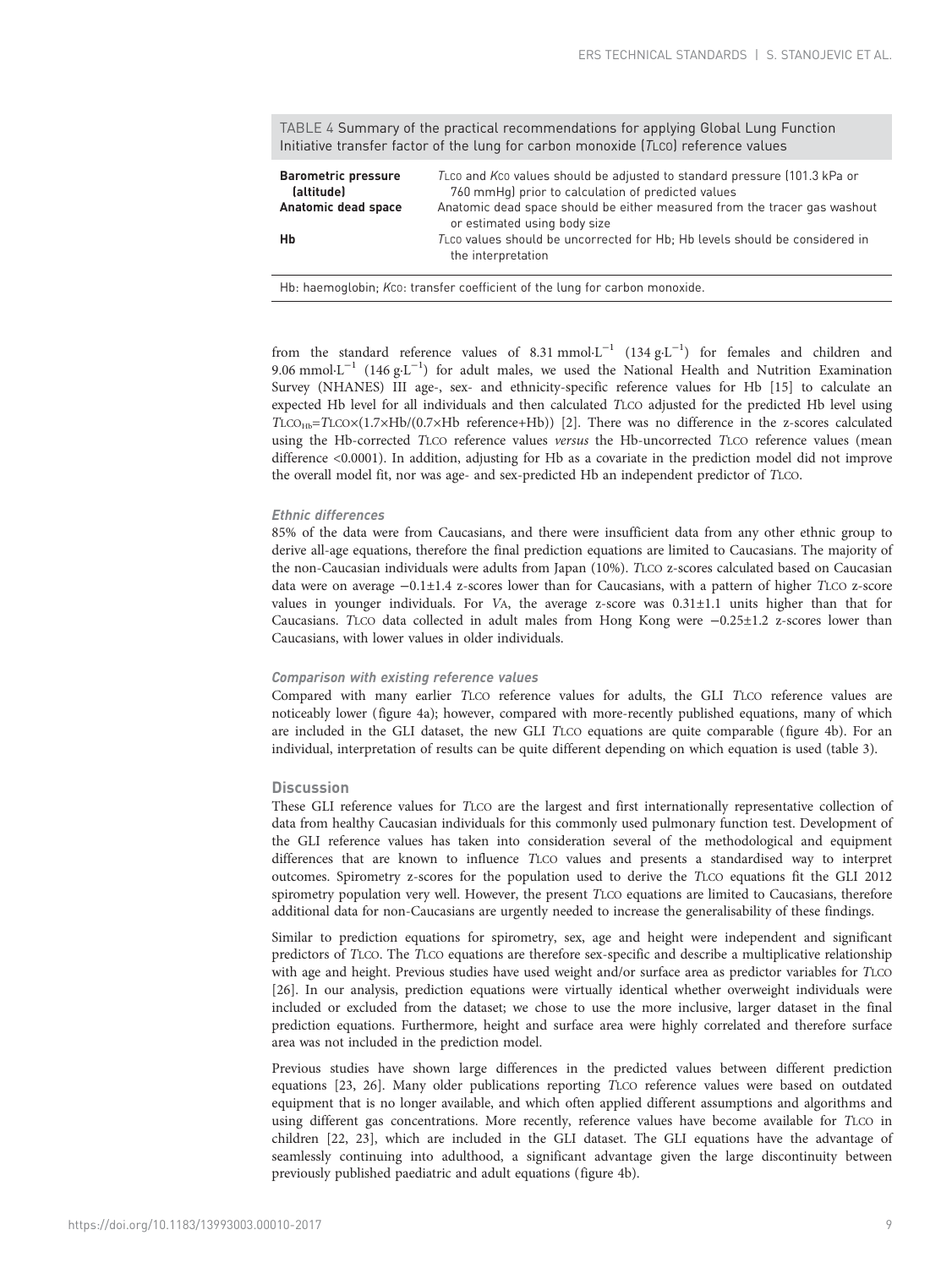There were insufficient data to create multiethnic reference values. The largest sample of non-Caucasian data were from Japanese adults, who had lower TLCO z-scores on average and were biased by age. Older Japanese individuals had lower TLCO z-scores, which may partially be explained by secular changes in socioeconomic and general health conditions that have affected body frames and leg length in Japan; this hypothesis requires further investigation [\[29\]](#page-11-0).

The 2005 ATS/ERS standards on interpretation of lung function state that for each lung function index, values below the 5th percentile of the frequency distribution of values measured in the reference population are considered to be below the expected "normal range" [[3](#page-11-0)]. This is often referred to as the LLN. Values at the upper end of the distribution are generally considered to be physiological variants, and as such, there is no upper limit of normal. It may be argued that an upper limit of normal is required for TLCO, since conditions such as polycythaemia, left-to-right cardiac shunt or alveolar haemorrhage (e.g. Goodpasture's syndrome) can result in higher than expected values. In addition, some authors state that asthma increases TLCO [[30\]](#page-12-0), but not usually to a great extent. Other factors that increase pulmonary capillary blood volume, such as exercise or a decrease in intrathoracic pressure, such as during a Mueller manoeuvre, will also increase TLCO. Cases of left-to-right cardiac shunt or acute alveolar haemorrhage are very rarely seen upon pulmonary function testing and TLCO is not a standard test for their diagnosis. For these reasons, the LLN for TLCO provided in these reference values is the 5th percentile. Similarly, the 5th percentile is used for VA.

Although the same arguments can be applied to reference values for KCO, there is a need to consider the effect of VA on KCO. Failure to inhale completely to total lung capacity will reduce TLCO, but KCO will be increased. The KCO from a submaximal inhalation will be overestimated when compared to the reference value, yielding a normal or above-normal KCO when the TLCO is actually reduced [\[31](#page-12-0)]. Thus, the reference value and the normal range for KCO are only valid when the VA is normal. The LLN reported here for KCO is the 5th percentile, but interpreters must use caution when the VA differs from the reference value. An individual with a low TLCO and a low VA may have a KCO that erroneously lies within the normal range [[3,](#page-11-0) [31](#page-12-0)].

As expected, the coefficient of variation is higher for TLCO than FEV1, since TLCO is dependent on several factors in addition to size of the lungs [\(figure 2\)](#page-4-0). As seen in [figure 2,](#page-4-0) the between-individual variability of TLCO in females was greater than that observed in males. This sex-related difference in the coefficient of variation may be due to the previously observed mean changes of 13% in TLCO in females during the menstrual cycle [\[32\]](#page-12-0). The highest value was observed just before the menses, and the lowest on the third day of menses. This mechanism is further supported by the GLI all-age analysis of the combined datasets which shows that the sex-related difference in TLCO coefficient of variation is minimal in younger (aged <10 years) individuals, where the females were presumably prepubescent, and in the older (aged >55 years) individuals, where the females were presumably postmenopausal. For both males and females, alterations in lung structure and heterogeneity in ventilation that occur as the lung ages may reduce TLCO in some persons, which in turn, may contribute to an increase in the variation of TLCO in older adults [\[33\]](#page-12-0).

## Methodological differences

The GLI TLCO were limited to studies that used modern equipment and standardised methodology, although we did not apply specific exclusions based on equipment or methodology other than the 5-s breath-hold. Where possible, we corrected data for altitude, oxygen concentration and anatomic dead space to standardise the interpretation of results between centres.

Within the data collected for the GLI task force, two key methodological differences between datasets were identified: 1) the method for correcting for dead space and 2) the altitude of the sites, both of which have a direct impact on TLCO values. The updated standards [\[2](#page-11-0), [34\]](#page-12-0) note that the equipment dead space (filter, valve and mouthpiece) are not negligible (up to 350 mL) and should be considered in combination with anatomic dead space when determining TLCO values. In adults, the combined dead space may be relatively small compared to the size of the lungs, but the likelihood of contamination of the sample volume is higher and may result in lower VA and TLCO values. However, the effect of dead space could be larger in smaller individuals and especially in children where the combined equipment and anatomical dead space is relatively large compared to the size of their lungs. Within the GLI dataset, two different methods for estimating the anatomic dead space were used: 1) fixed volume of 150 mL and 2) estimated based on body size (see the online supplementary material for details). We observed that paediatric datasets that had a fixed dead space volume underestimated the TLCO. When TLCO values were adjusted based on estimated dead space relative to body weight, the differences between datasets was minimised. Secondly, we observed that TLCO was higher for sites that were not at sea level. A contributory factor to the increase in TLCO at these sites could be the lower alveolar oxygen tension due to the decreased PB with increasing altitude. Using the altitude of the site as a proxy for PB, we corrected all TLCO data to 101.3 kPa (760 mmHg).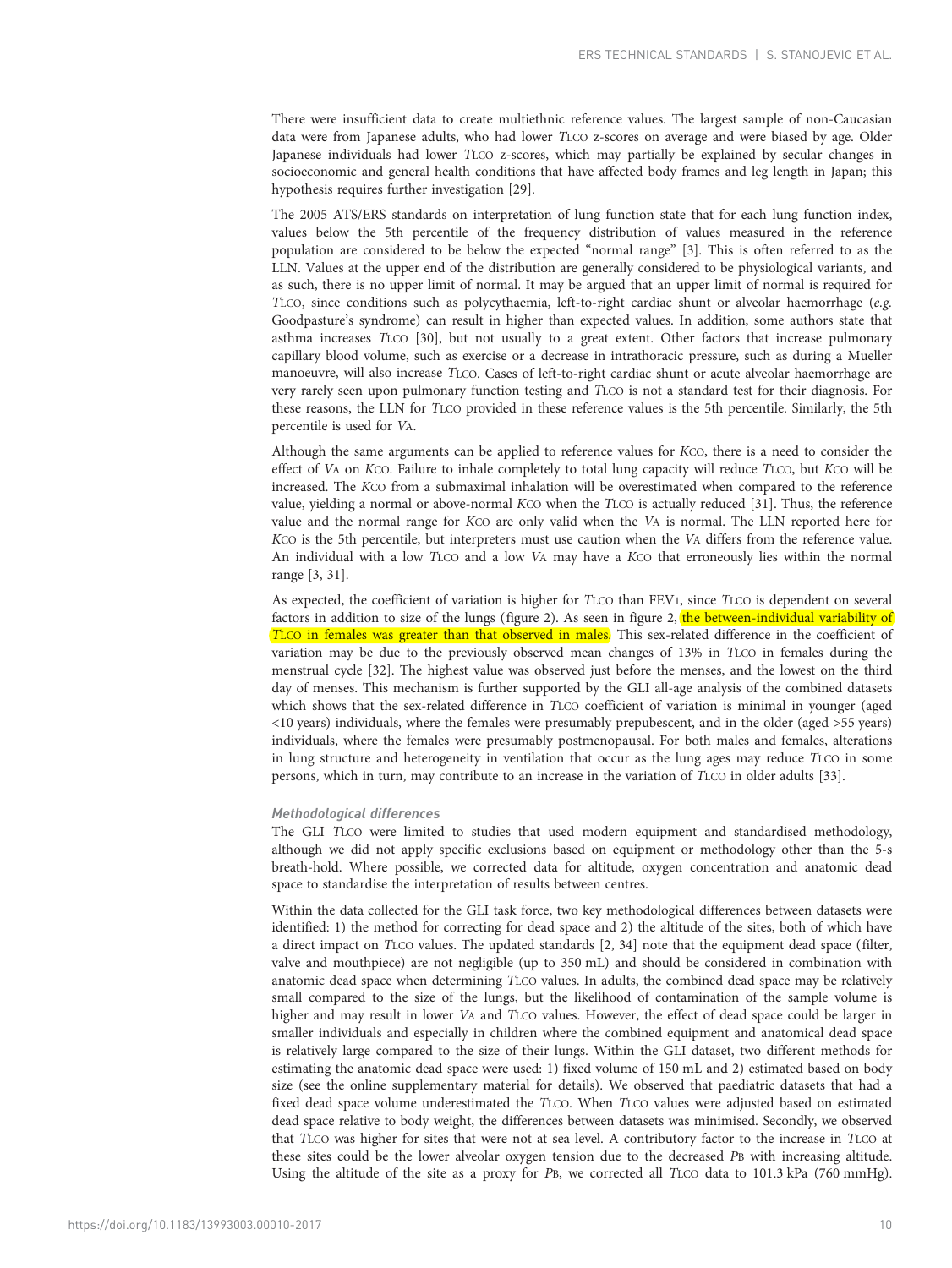Since KCO was calculated as TLCO/VA, KCO was also corrected for standard pressure. Although the use of a fixed PB for a given site based on its altitude corrects for the mean effect of PB, it does not correct for the day-to-day variations that occur in PB due to high and low pressure cells, which are rarely outside the range of  $\pm 3.33$  kPa ( $\pm 25$  mmHg). These pressure changes translate to a variation of up to  $\pm 1.5\%$  in TLCO, which contributes to between-individual variation in the combined datasets. The altitude correction is based on experimental evidence which measured the change in TLCO with altitude, and thus does not assume any underlying physiological abnormality [[5\]](#page-11-0). Finally, while we adjusted for altitude of the site, we could not adjust for the individual's Hb level, and there may be residual effects of higher altitude on Hb levels.

TLCO is dependent on both the overall surface area and thickness of the alveolar–capillary membrane and the amount of Hb in the pulmonary capillary blood. As carbon monoxide competes with oxygen for binding with Hb, TLCO is also dependent on the pulmonary capillary oxygen concentration. RUÍZ-ARGÜELLES et al. [\[35\]](#page-12-0) showed that Hb in an adult Mexican population living at an altitude of 2670 m was 5 g·L<sup>-1</sup> higher in adult males and 15 g·L<sup>-1</sup> higher in adult females compared to the Mexican population living at sea level. Laboratories at >1000 m above sea level need to consider Hb and be aware that further adjustments may be necessary. Ideally, individual TLCO measurements should be corrected for the individual's Hb levels [[3,](#page-11-0) [34\]](#page-12-0), since Hb concentration will affect the rate of carbon monoxide uptake; but few clinical pulmonary function laboratories routinely make this correction. Only four of the available datasets provided Hb values, and therefore we could not derive Hb-corrected TLCO reference values. The 2005 ATS/ERS statement recommends that predicted TLCO values are corrected to standard Hb values using the equation derived by COTES and colleagues [[36](#page-12-0), [37\]](#page-12-0); however, the correction is dependent on the assumptions that the alveolar partial pressure of oxygen is 14.63 kPa (110 mmHg) and that the ratio of the membrane diffusing capacity to pulmonary capillary blood volume times the reaction rate of carbon monoxide with oxyhaemoglobin is 0.7 mL<sup>-1</sup>·min<sup>-1</sup>·mmHg<sup>-1</sup>·mL-blood. While these equations provide a simple correction to 146 g⋅L<sup>-1</sup> for males aged ≥15 years and 134 g⋅L<sup>-1</sup> for females and children, measures of Hb levels in the general USA population (NHANES III) were substantially different from these fixed reference values, especially in children, males and non-Caucasians [\[15,](#page-11-0) [38\]](#page-12-0). White males have peak Hb of 155 g·L−<sup>1</sup> at the age of 30 years, while both male and female African-American subjects have Hb levels ∼8–10% lower than white subjects. Furthermore, the relationship between TLCO and Hb in heathy individuals may not reflect that observed in disease groups, and thus there is a need to define clinically relevant correction factors for Hb.

#### Implementation

The updated TLCO standards recommend that TLCO is reported as the measured value, as well as the value adjusted to standard pressure [\[39\]](#page-12-0). Furthermore, table 4 summarises the additional adjustments that should be made by users prior to applying the GLI TLCO reference values. The format of the TLCO equations and look-up tables is identical to the GLI spirometry equations, which will facilitate implementation into many devices which already have the GLI spirometry equations programmed. The prediction equations ([table 2](#page-5-0)) and look-up tables are provided in both SI and traditional units [\(www.](http://www.lungfunction.org) [lungfunction.org](http://www.lungfunction.org)), and a worked example is included in the online supplementary material. Similar to previous GLI tools, researchers, clinicians and manufactures can access individual calculators, and other tools for applying these equations for large research datasets are also available at [www.lungfunction.org.](http://www.lungfunction.org)

## Limitations

While the GLI TLCO data represents the largest collection of normative data for TLCO, the lack of data from non-Caucasians limits the generalisability. The extent to which ethnic differences for TLCO occur is unclear and could not be explored in the current GLI dataset due to the limited sample of non-Caucasians. Some differences were observed between different equipment types and between centres, but these were generally within the limits of physiological variability. In a few cases, results were outside the physiologically defined limits and warrant further investigation, since it was not possible to ascertain whether differences within the current dataset were attributable to equipment, population or methodology. Since many of the causes of potential differences in TLCO affect results in opposite directions, between-individual variability would be expected to increase, thereby underestimating the LLN, but this should not affect the predicted value. The adjustments traditionally used on TLCO to correct for oxygen tension, barometric pressure and Hb levels have been challenged. The correction for barometric pressure (or altitude) is based on scant data [[5](#page-11-0)] and may not be linear [[39](#page-12-0)]. Further research on the effect of altitude on TLCO is well warranted.

## **Conclusions**

GLI reference values for TLCO (2017) provide a generalisable reference to standardise the reporting and interpretation of TLCO data for Caucasians. Data collection in non-Caucasians and future validation with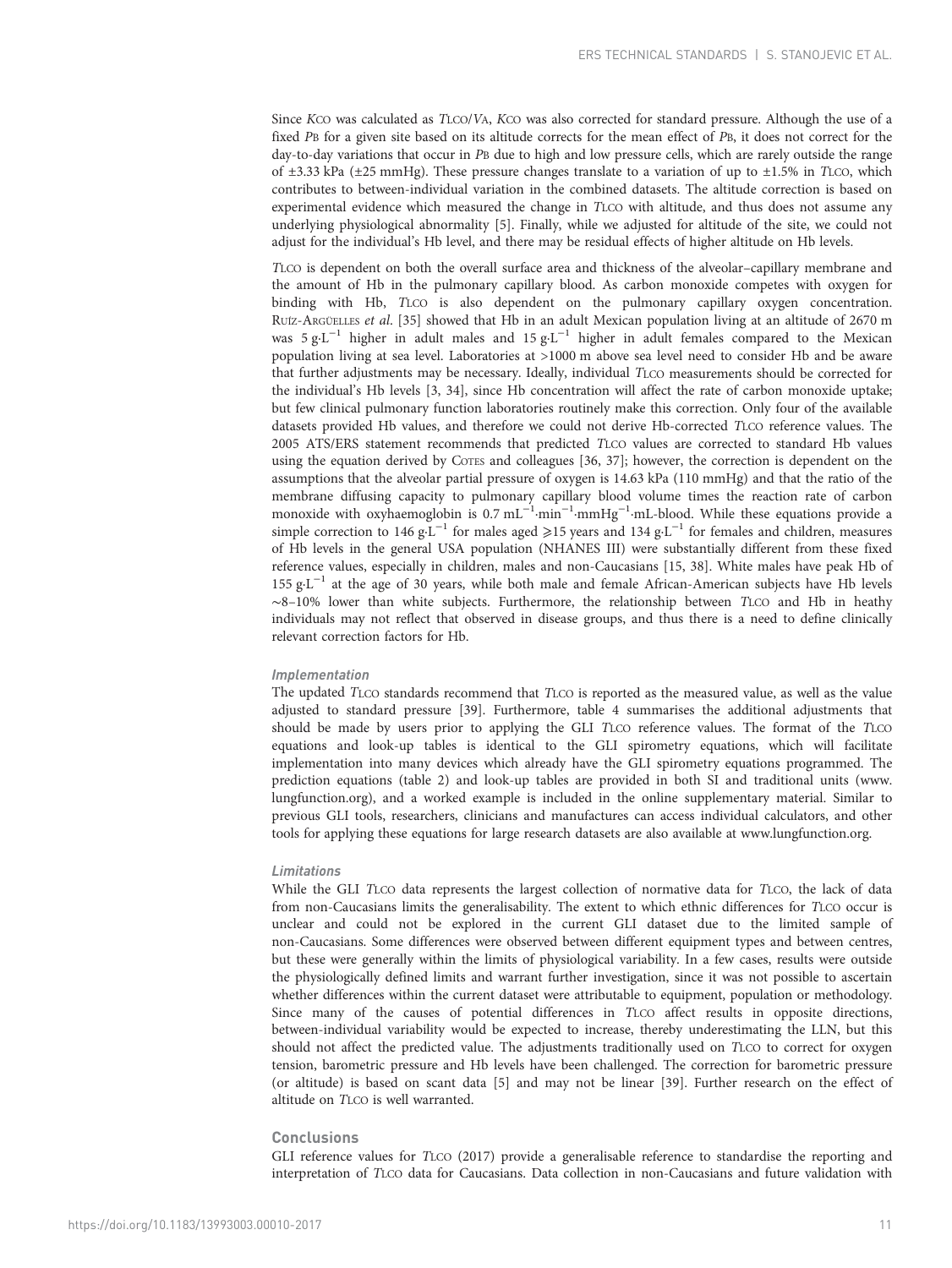<span id="page-11-0"></span>measurements made using contemporary equipment and updated ATS/ERS recommendations are necessary.

#### Acknowledgements

The Global Lung Function Initiative (GLI) TLCO working group consists of the authors and the following additional members. Philip Quanjer (Rotterdam, the Netherlands), Janet Stocks (London, UK), Darcy Marciniuk (Saskatoon, SK, Canada), Mary Sau Man Ip (Hong Kong, China) and Juan-Carlos Vazquez (Mexico City, Mexico).

Contributors to the GLI TLCO database were Emma Smith (Brisbane, Australia), Debbie Zagami (Queensland, Australia), Stefan Kostianev (Plovdiv, Bulgaria), Winfried Baden (Tübingen, Germany), Pavlos Michailopoulos (Thessaloniki, Greece), Mary Sau Man Ip (Hong Kong, China), Vito Brusasco (Genoa, Italy), Masaru Kubota (Sagamihara, Japan), Laura Gochicoa (Texcoco, Mexico), Hubertus Arets (Utrecht, the Netherlands), Bruce Thompson (Melbourne, Australia), Ivo van der Lee (Hoofddorp, the Netherlands), Andrew Collingwood (Auckland, New Zealand), Piotr Boros (Warsaw, Poland), Linda Ekerljung (Gothenburg, Sweden), Kim Young-Jee (Indianapolis, IN, USA) and Gerald Zavorsky (Atlanta, GA, USA).

#### References

- 1 Quanjer PH, Stanojevic S, Cole TJ, et al. Multi-ethnic reference values for spirometry for the 3–95-yr age range: the global lung function 2012 equations. Eur Respir J 2012; 40: 1324–1343.
- 2 Graham BL, Brusasco V, Burgos F, et al. Executive summary: 2017 ERS/ATS standards for single-breath carbon monoxide uptake in the lung. Eur Respir J 2017; 49: 16E0016.
- 3 Pellegrino R, Viegi G, Brusasco V, et al. Interpretative strategies for lung function tests. Eur Respir J 2005; 26: 948–968.
- 4 Kuczmarski R, Ogden CL, Guo S, et al. CDC Growth Charts. Atlanta, National Center for Health Statistics, 2000.
- 5 Gray G, Zamel N, Crapo RO. Effect of a simulated 3,048 meter altitude on the single-breath transfer factor. Bull Eur Physiopathol Respir 1986; 22: 429–431.
- 6 National Oceanic and Atmospheric Administration. Pressure Altitude Calculator. [www.weather.gov/epz/wxcalc\\_](http://www.weather.gov/epz/wxcalc_pressurealtitude) [pressurealtitude](http://www.weather.gov/epz/wxcalc_pressurealtitude) Date last accessed: November 11, 2016.
- 7 Cotes JE. Lung Function. 5th edn. London, Blackwell Scientific Publications, 1993.
- 8 Stanojevic S, Wade A, Stocks J, et al. Reference ranges for spirometry across all ages: a new approach. Am J Respir Crit Care Med 2008; 177: 253–260.
- 9 Dubois D, Dubois E. A formula to estimate the approximate surface area if height and weight be known. Arch Intern Med 1916; 17: 863–871.
- 10 Rigby RA, Stasinopoulos DM. Smooth centile curves for skew and kurtotic data modelled using the Box-Cox power exponential distribution. Stat Med 2004; 23: 3053–3076.
- 11 Cole TJ, Stanojevic S, Stocks J, et al. Age- and size-related reference ranges: a case study of spirometry through childhood and adulthood. Stat Med 2009; 28: 880–898.
- 12 Cole TJ, Green PJ. Smoothing reference centile curves: the LMS method and penalized likelihood. Stat Med 1992; 11: 1305–1319.
- 13 Thurlbeck WM. Postnatal human lung growth. Thorax 1982; 37: 564–571.
- 14 Kanner RE, Crapo RO. The relationship between alveolar oxygen tension and the single-breath carbon monoxide diffusing capacity. Am Rev Respir Dis 1986; 133: 676–678.
- 15 Hollowell JG, van Assendelft OW, Gunter EW, et al. Hematological and iron-related analytes reference data for persons aged 1 year and over: United States, 1988-94. Vital Health Stat 2005; 11: 1–156.
- 16 Crapo RO, Morris AH. Standardized single breath normal values for carbon monoxide diffusing capacity. Am Rev Respir Dis 1981; 123: 185–189.
- 17 Roca J, Rodriguez-Roisin R, Cobo E, et al. Single-breath carbon monoxide diffusing capacity prediction equations from a Mediterranean population. Am Rev Respir Dis 1990; 141: 1026–1032.
- 18 Zapletal A, Motoyama EK, Van De Woestijne KP, et al. Maximum expiratory and airway conductance in children and adolescents. J Appl Physiol 1969; 26: 308–316.
- 19 Miller A, Thornton JC, Warshaw R, et al. Single breath diffusing capacity in a representative sample of the population of Michigan, a large industrial state. Predicted values, lower limits of normal, and frequencies of abnormality by smoking history. Am Rev Respir Dis 1983; 127: 270–277.
- 20 Rosenthal M, Cramer D, Bain SH, et al. Lung function in white children aged 4 to 19 years: II single breath analysis and plethysmograpy. Thorax 1993; 48: 803–808.
- 21 Polgar G, Promadhat V. Pulmonary Function Tests in Children: Techniques and Standards. Philadelphia, Saunders, 1971.
- 22 Koopman M, Zanen P, Kruitwagen CL, et al. Reference values for paediatric pulmonary function testing: the Utrecht dataset. Respir Med 2011; 105: 15–23.
- 23 Kim YJ, Hall GL, Christoph K, et al. Pulmonary diffusing capacity in healthy Caucasian children. Pediatr Pulmonol 2012; 47: 469–475.
- 24 Thomas A, Hanel B, Marott JL, et al. The single-breath diffusing capacity of CO and NO in healthy children of European descent. PLoS One 2014; 9: e113177.
- 25 Michailopoulos P, Kontakiotis T, Spyratos D, et al. Reference equations for static lung volumes and TLCO from a population sample in northern Greece. Respiration 2015; 89: 226–234.
- 26 Thompson BR, Johns DP, Bailey M, et al. Prediction equations for single breath diffusing capacity (TLCO) in a middle aged caucasian population. Thorax 2008; 63: 889–893.
- 27 Garcia-Rio F, Dorgham A, Galera R, et al. Prediction equations for single-breath diffusing capacity in subjects aged 65 to 85 years. Chest 2012; 142: 175–184.
- 28 Gutierrez C, Ghezzo RH, Abboud RT, et al. Reference values of pulmonary function tests for Canadian Caucasians. Can Respir J 2004; 11: 414–424.
- 29 Quanjer PH, Kubota M, Kobayashi H, et al. Secular changes in relative leg length confound height-based spirometric reference values. Chest 2015; 147: 792–797.